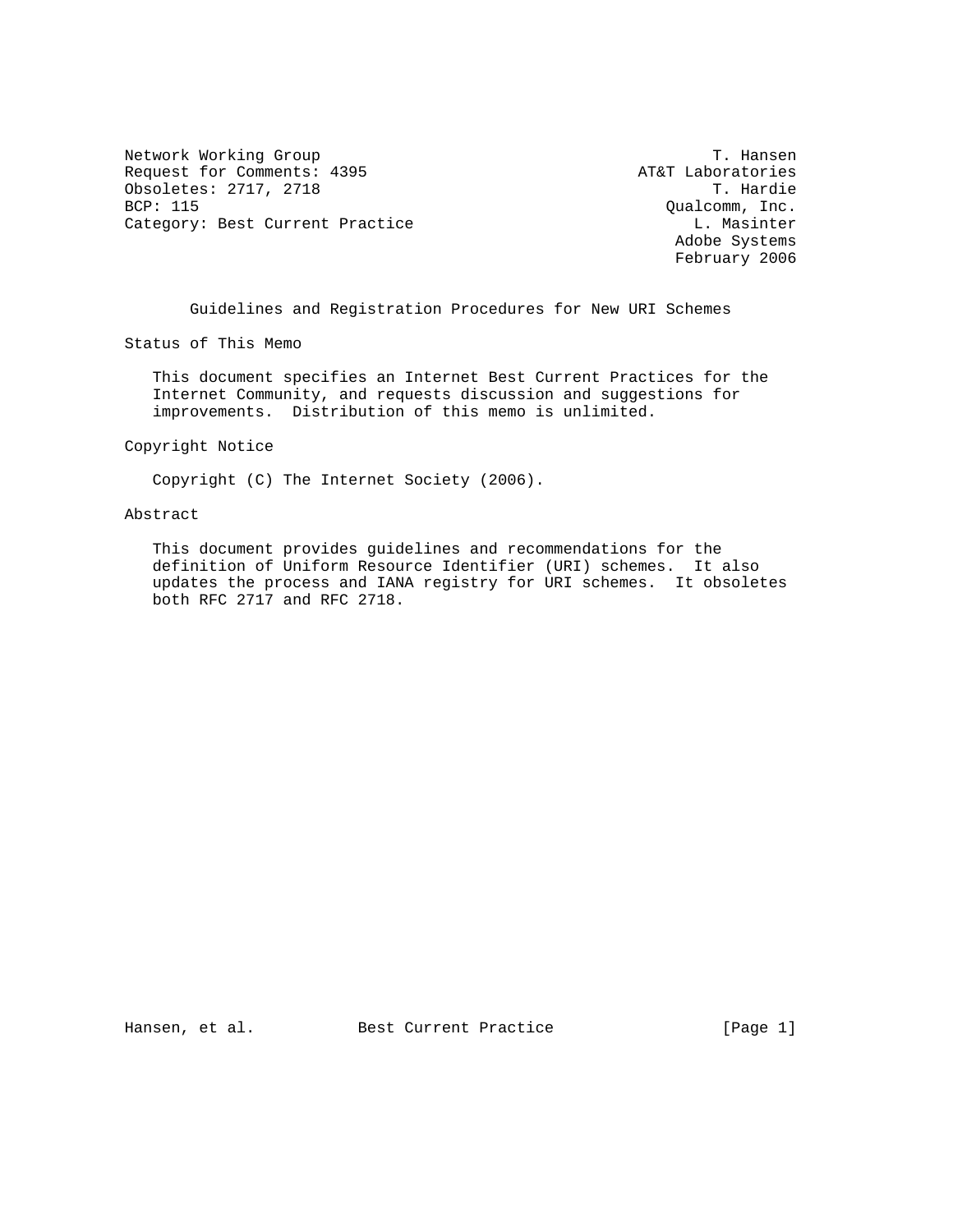Table of Contents

| $\mathbf{1}$   | 3                                                          |
|----------------|------------------------------------------------------------|
| 2.             | Guidelines for Permanent URI Scheme Definitions<br>4       |
| 2.1.           | Demonstratable, New, Long-Lived Utility $\cdots$           |
| 2.2.           | Syntactic Compatibility<br>5                               |
| 2.3.           | 5                                                          |
| 2.4.           | Definition of Operations<br>6                              |
| 2.5.           | 6                                                          |
| 2.6.           | Internationalization and Character Encoding<br>7           |
|                | 2.7. Clear Security Considerations<br>7                    |
| 2.8.           | Scheme Name Considerations<br>7                            |
|                | 3. Guidelines for Provisional URI Scheme Registration<br>8 |
| $4$ .          | Guidelines for Historical URI Scheme Registration<br>8     |
| 5 <sub>1</sub> | URI Scheme Registration Procedure 9                        |
|                | 9                                                          |
|                | 5.2. Registration Procedures 9                             |
|                |                                                            |
|                | 5.4. URI Scheme Registration Template 11                   |
| რ.             |                                                            |
| 7 <sub>1</sub> | Security Considerations 12                                 |
| 8 <sub>1</sub> |                                                            |
| 9.             |                                                            |
| 9 1            | Normative References 13                                    |
| 9.2.           | Informative References 13                                  |

Hansen, et al. Best Current Practice Fraction (Page 2)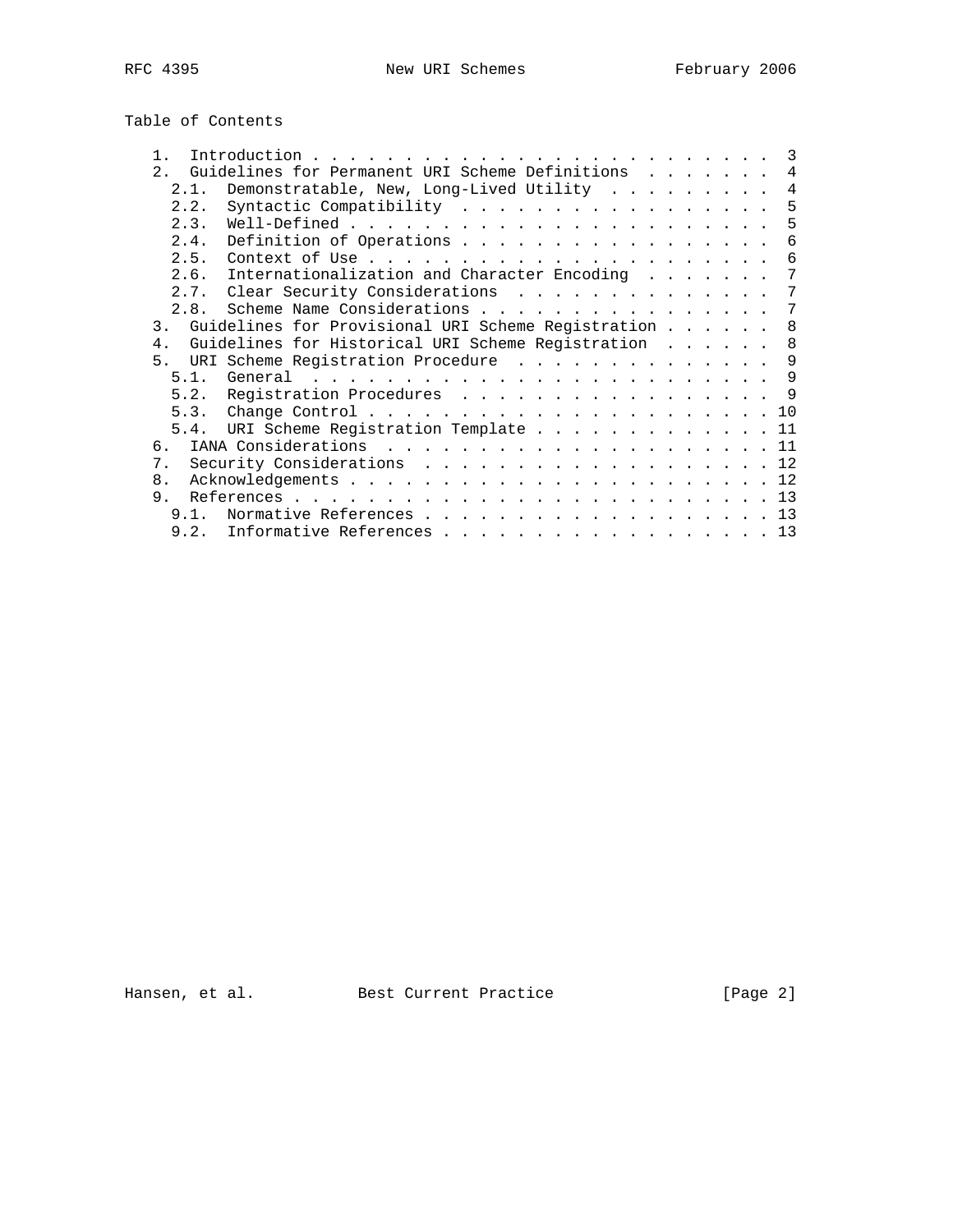### 1. Introduction

 The Uniform Resource Identifier (URI) protocol element and generic syntax is defined by RFC 3986 [5]. Each URI begins with a scheme name, as defined by Section 3.1 of RFC 3986, that refers to a specification for identifiers within that scheme. The URI syntax provides a federated and extensible naming system, where each scheme's specification may further restrict the syntax and semantics of identifiers using that scheme. This document provides guidelines for the definition of new URI schemes, for consideration by those who are defining, registering, or evaluating those definitions, as well as a process and mechanism for registering URI schemes within the IANA URI scheme registry. The registry has two parts: 'provisional' and 'permanent', with different requirements. Guidelines and requirements for both parts are given.

 This document obsoletes both RFCs 2717 [7] and 2718 [8]. RFCs 2717 and 2718 drew a distinction between 'locators' (identifiers used for accessing resources available on the Internet) and 'names' (identifiers used for naming possibly abstract resources, independent of any mechanism for accessing them). The intent was to use the designation "URL" (Uniform Resource Locator) for those identifiers that were locators and "URN" (Uniform Resource Name) for those identifiers that were names. In practice, the line between 'locator' and 'name' has been difficult to draw: locators can be used as names, and names can be used as locators.

 As a result, recent documents have used the term "URI" for all resource identifiers, avoiding the term "URL" and reserving the term "URN" explicitly for those URIs using the "urn" scheme name (RFC 2141 [2]). URN "namespaces" (RFC 3406 [9]) are specific to the "urn" scheme and not covered explicitly by this document.

 RFC 2717 defined a set of registration trees in which URI schemes could be registered, one of which was called the IETF Tree, to be managed by IANA. RFC 2717 proposed that additional registration trees might be approved by the IESG. However, no such registration trees have been approved.

 This document eliminates RFC 2717's distinction between different 'trees' for URI schemes; instead there is a single namespace for registered values. Within that namespace, there are values that are approved as meeting a set of criteria for URI schemes. Other scheme names may also be registered provisionally, without necessarily meeting those criteria. The intent of the registry is to:

Hansen, et al. Best Current Practice [Page 3]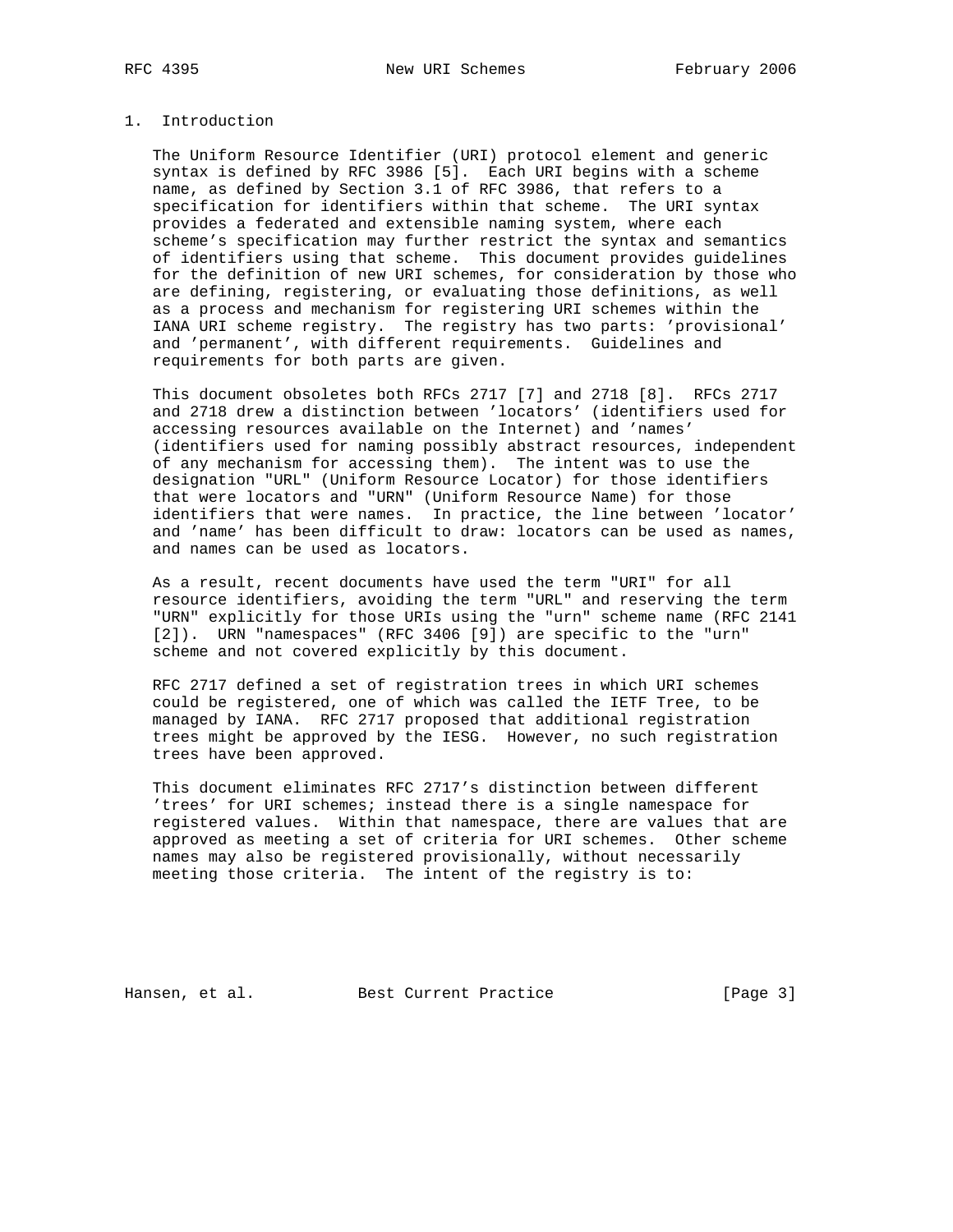- o provide a central point of discovery for established URI scheme names, and easy location of their defining documents;
- o discourage use of the same URI scheme name for different purposes;
- o help those proposing new URI scheme names to discern established trends and conventions, and avoid names that might be confused with existing ones;
- o encourage registration by setting a low barrier for provisional registrations.

 RFC 3987 [6] introduced a new protocol element, the Internationalized Resource Identifier (IRI), and defined a mapping between URIs and IRIs. There is no separate registry or registration process for IRIs. Those who wish to describe resource identifiers that are useful as IRIs should define the corresponding URI syntax, and note that the IRI usage follows the rules and transformations defined in RFC 3987.

 Within this document, the key words MUST, MAY, SHOULD, REQUIRED, RECOMMENDED, and so forth are used within the general meanings established in RFC 2119 [1], within the context that they are requirements on future registration documents.

2. Guidelines for Permanent URI Scheme Definitions

 This section gives considerations for new URI schemes. Meeting these guidelines is REQUIRED for permanent URI scheme registration. Meeting these guidelines is also RECOMMENDED for provisional registration, as described in Section 3.

2.1. Demonstratable, New, Long-Lived Utility

 The use and deployment of new URI schemes in the Internet infrastructure is costly; some parts of URI processing may be scheme-dependent, and deployed software already processes URIs of well-known schemes. Introducing a new URI scheme may require additional software, not only for client software and user agents but also in additional parts of the network infrastructure (gateways, proxies, caches) [11]. URI schemes constitute a single, global namespace; it is desirable to avoid contention over use of short, mnemonic scheme names. For these reasons, the unbounded registration of new schemes is harmful. New URI schemes SHOULD have clear utility to the broad Internet community, beyond that available with already registered URI schemes.

Hansen, et al. Best Current Practice [Page 4]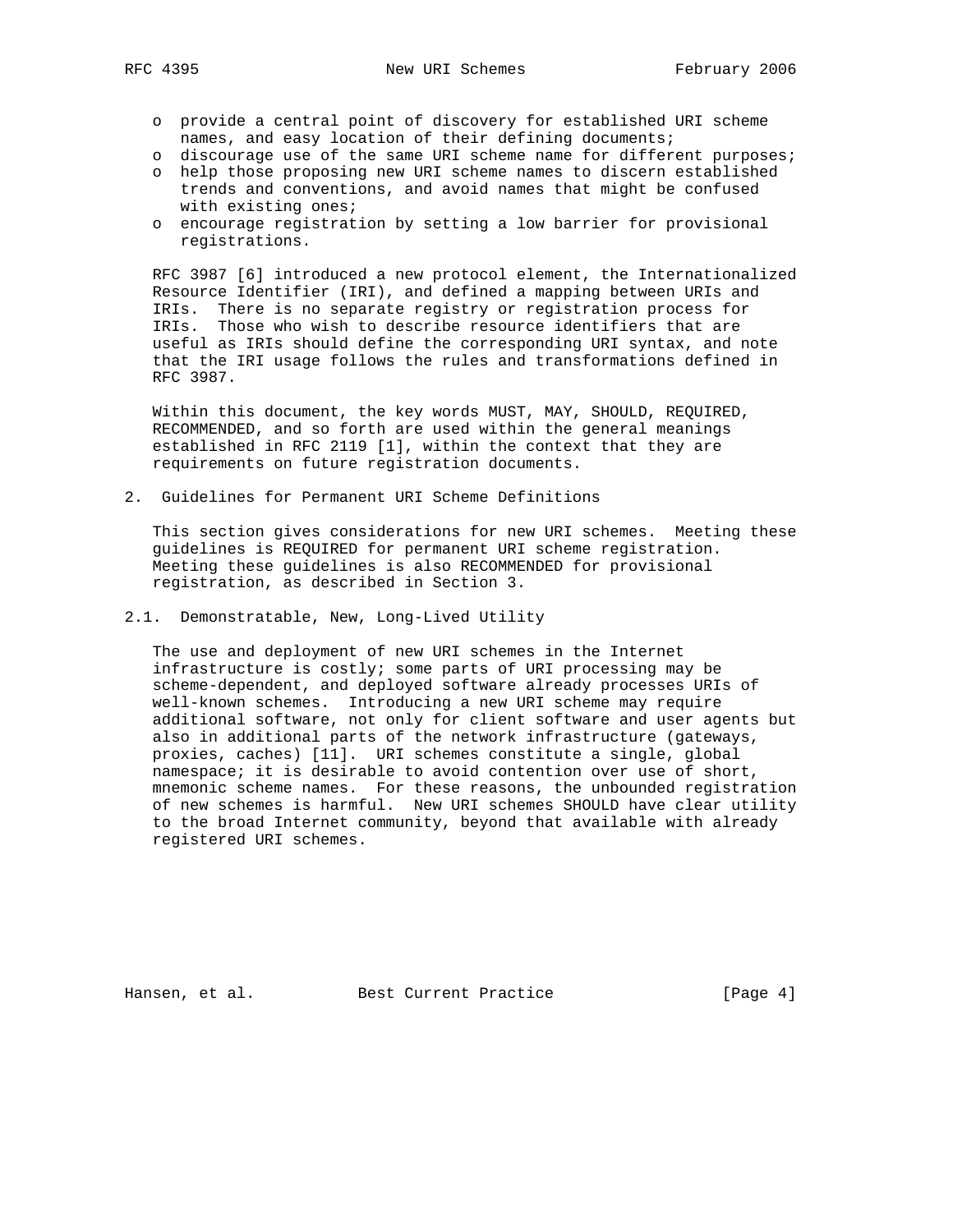#### 2.2. Syntactic Compatibility

 RFC 3986 [5] defines the generic syntax for all URI schemes, along with the syntax of common URI components that are used by many URI schemes to define hierarchical identifiers. All URI scheme specifications MUST define their own syntax such that all strings matching their scheme-specific syntax will also match the <absolute-URI> grammar described in Section 4.3 of RFC 3986.

 New URI schemes SHOULD reuse the common URI components of RFC 3986 for the definition of hierarchical naming schemes. However, if there is a strong reason for a URI scheme not to use the hierarchical syntax, then the new scheme definition SHOULD follow the syntax of previously registered schemes.

 URI schemes that are not intended for use with relative URIs SHOULD avoid use of the forward slash "/" character, which is used for hierarchical delimiters, and the complete path segments "." and ".." (dot-segments).

 Avoid improper use of "//". The use of double slashes in the first part of a URI is not an artistic indicator that what follows is a URI: Double slashes are used ONLY when the syntax of the URI's <scheme-specific-part> contains a hierarchical structure as described in RFC 3986. In URIs from such schemes, the use of double slashes indicates that what follows is the top hierarchical element for a naming authority. (See Section 3.2 of RFC 3986 for more details.) URI schemes that do not contain a conformant hierarchical structure in their <scheme-specific-part> SHOULD NOT use double slashes following the "<scheme>:" string.

 New URI schemes SHOULD clearly define the role of RFC 3986 [5] reserved characters in URIs of the scheme being defined. The syntax of the new scheme should be clear about which of the "reserved" set of characters (as defined in RFC 3986) are used as delimiters within the URIs of the new scheme, and when those characters must be escaped, versus when they may be used without escaping.

### 2.3. Well-Defined

 While URIs may or may not be useful as locators in practice, a URI scheme definition itself MUST be clear as to how it is expected to function. Schemes that are not intended to be used as locators SHOULD describe how the resource identified can be determined or accessed by software that obtains a URI of that scheme.

Hansen, et al. Best Current Practice [Page 5]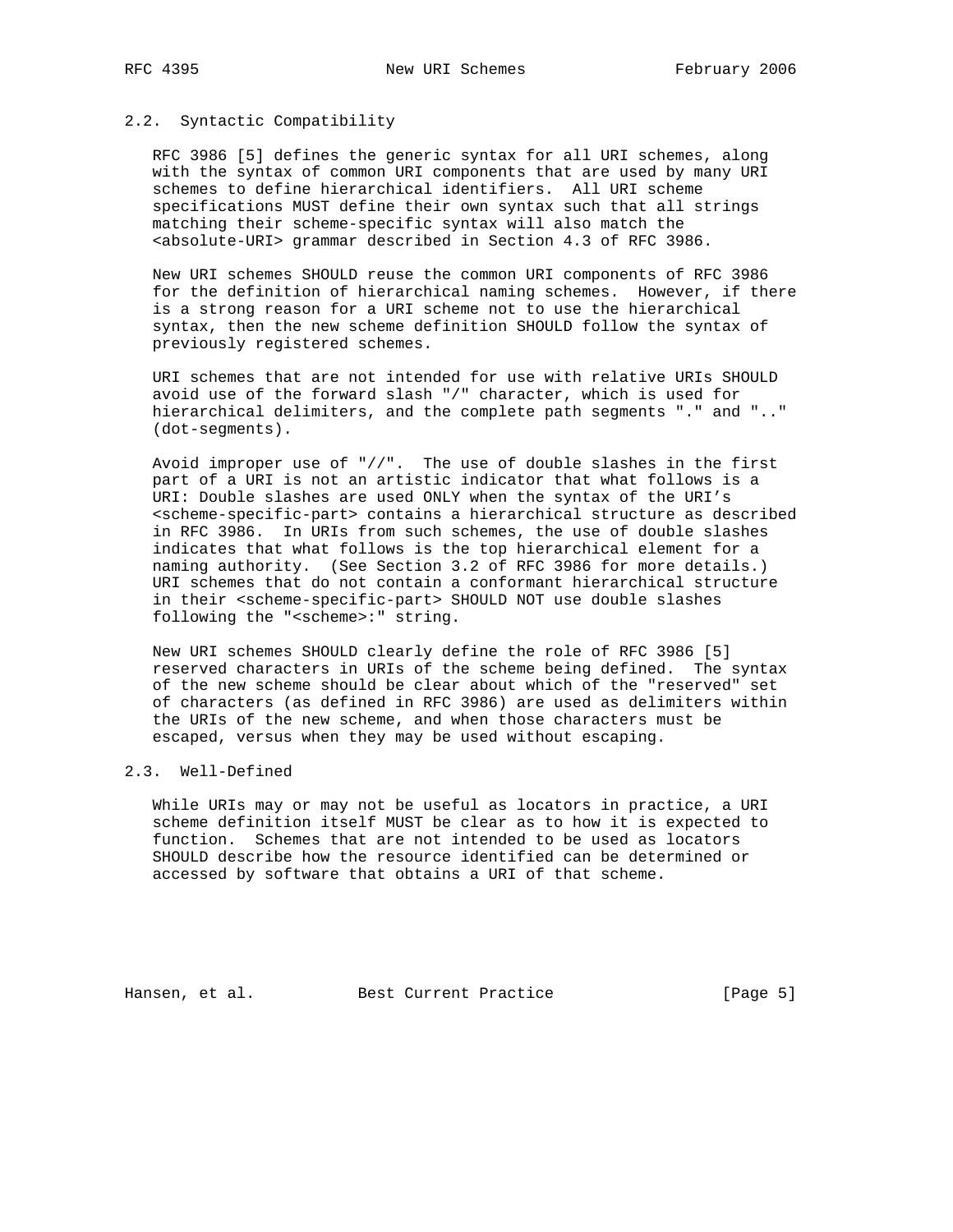For schemes that function as locators, it is important that the mechanism of resource location be clearly defined. This might mean different things depending on the nature of the URI scheme.

 In many cases, new URI schemes are defined as ways to translate between other namespaces or protocols and the general framework of URIs. For example, the "ftp" URI scheme translates into the FTP protocol, while the "mid" URI scheme translates into a Message-ID identifier of an email message. For such schemes, the description of the mapping must be complete, and in sufficient detail so that the mapping in both directions is clear: how to map from a URI into an identifier or set of protocol actions or name in the target namespace, and how legal values in the base namespace, or legal protocol interactions, might be represented in a valid URI. In particular, the mapping should describe the mechanisms for encoding binary or character strings within valid character sequences in a URI (See Section 2.6 for guidelines). If not all legal values or protocol interactions of the base standard can be represented using the URI scheme, the definition should be clear about which subset are allowed, and why.

#### 2.4. Definition of Operations

 As part of the definition of how a URI identifies a resource, a URI scheme definition SHOULD define the applicable set of operations that may be performed on a resource using the URI as its identifier. A model for this is HTTP; an HTTP resource can be operated on by GET, POST, PUT, and a number of other operations available through the HTTP protocol. The URI scheme definition should describe all well-defined operations on the URI identifier, and what they are supposed to do.

 Some URI schemes don't fit into the "information access" paradigm of URIs. For example, "telnet" provides location information for initiating a bi-directional data stream to a remote host; the only operation defined is to initiate the connection. In any case, the operations appropriate for a URI scheme should be documented.

 Note: It is perfectly valid to say that "no operation apart from GET is defined for this URI". It is also valid to say that "there's only one operation defined for this URI, and it's not very GET-like". The important point is that what is defined on this scheme is described.

2.5. Context of Use

 In general, URIs are used within a broad range of protocols and applications. Most commonly, URIs are used as references to resources within directories or hypertext documents, as hyperlinks to

Hansen, et al. Best Current Practice [Page 6]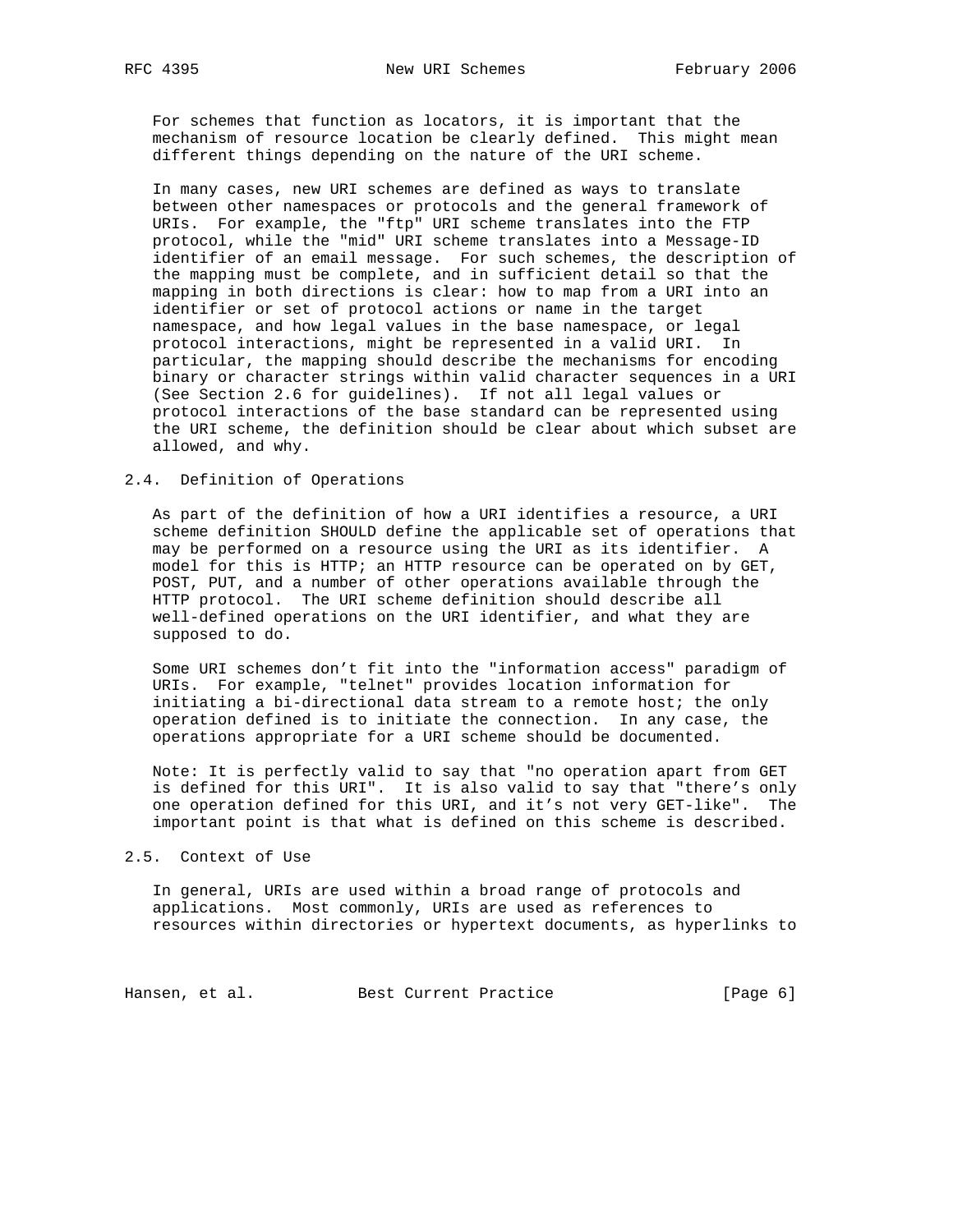other resources. In some cases, a URI scheme is intended for use within a different, specific set of protocols or applications. If so, the scheme definition SHOULD describe the intended use and include references to documentation that define the applications and/or protocols cited.

### 2.6. Internationalization and Character Encoding

 When describing URI schemes in which (some of) the elements of the URI are actually representations of human-readable text, care should be taken not to introduce unnecessary variety in the ways in which characters are encoded into octets and then into URI characters; see RFC 3987 [6] and Section 2.5 of RFC 3986 [5] for guidelines. If URIs of a scheme contain any text fields, the scheme definition MUST describe the ways in which characters are encoded, and any compatibility issues with IRIs of the scheme.

2.7. Clear Security Considerations

 Definitions of URI schemes MUST be accompanied by a clear analysis of the security implications for systems that use the URI scheme; this follows the practice of Security Consideration sections within IANA registrations [3].

 In particular, Section 7 of RFC 3986 [5] describes general security considerations for URI schemes. The definition of an individual URI scheme should note which of these apply to the specified scheme.

2.8. Scheme Name Considerations

 Section 3.1 of RFC 3986 defines the syntax of a URI scheme name. New scheme registrations MUST comply. Note that although scheme names are case insensitive, scheme names MUST be registered using lowercase letters.

 URI scheme names should be short, but also sufficiently descriptive and distinguished to avoid problems.

 Avoid names or other symbols that might cause problems with rights to use the name in IETF specifications and Internet protocols. For example, be careful with trademark and service mark names. (See Section 7.4 of RFC 3978 [4].)

 Avoid using names that are either very general purpose or associated in the community with some other application or protocol. Avoid scheme names that are overly general or grandiose in scope (e.g., that allude to their "universal" or "standard" nature when the described namespace is not.)

Hansen, et al. Best Current Practice [Page 7]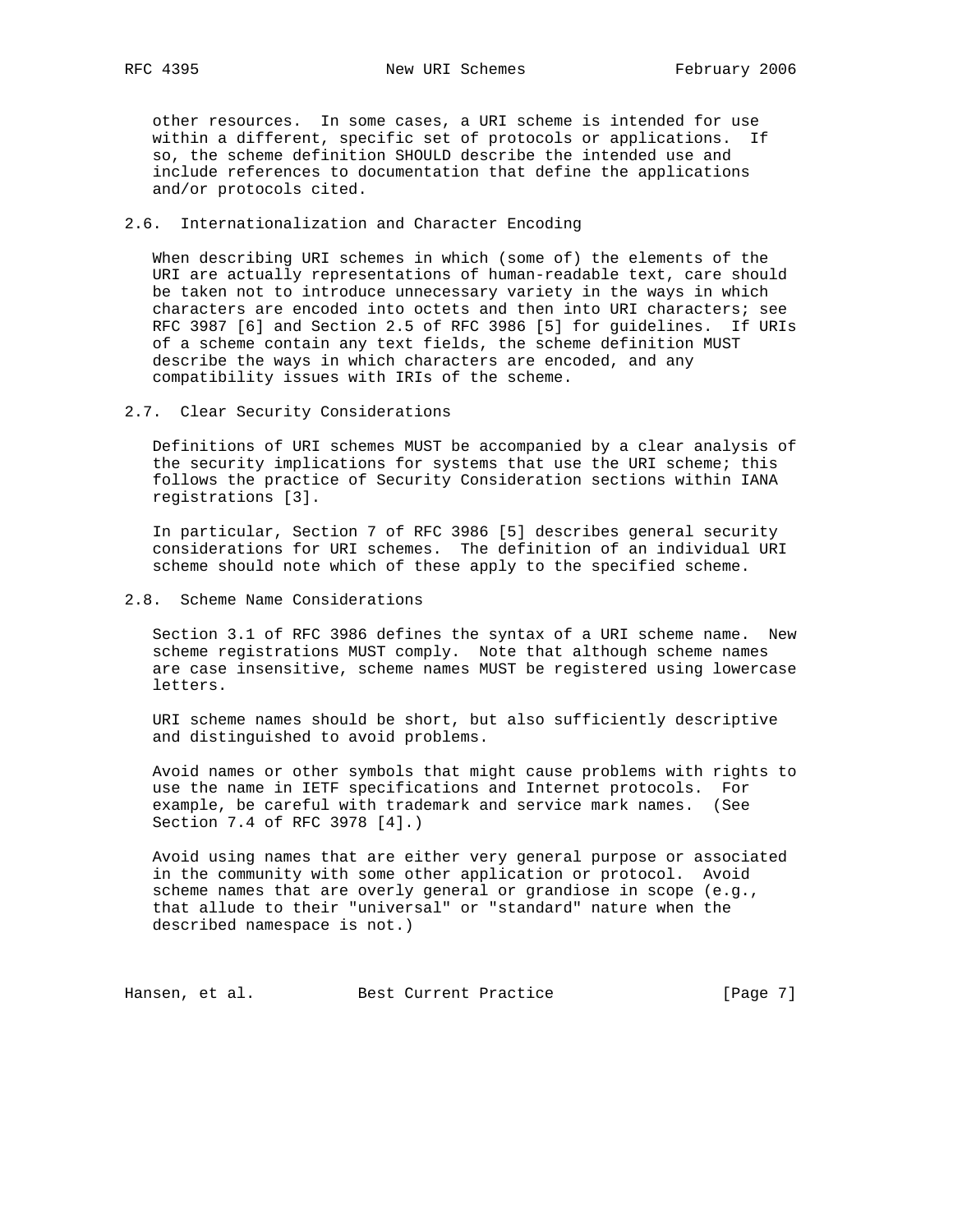Organizations that desire a private name space for URI scheme names are encouraged to use a prefix based on their domain name, expressed in reverse order. For example, a URI scheme name of com-example-info might be registered by the vendor that owns the example.com domain name.

### 3. Guidelines for Provisional URI Scheme Registration

 While the guidelines in Section 2 are REQUIRED for permanent registration, they are RECOMMENDED for provisional registration. For a provisional registration, the following are REQUIRED:

- o The scheme name meets the syntactic requirements of Section 2.8.
- o There is not already an entry with the same URI scheme name. (In the unfortunate case that there are multiple, different uses of the same scheme name, the IESG may approve a request to modify an existing entry to note the separate use.)
- o Contact information identifying the person supplying the registration is included. Previously unregistered URI schemes discovered in use may be registered by third parties on behalf of those who created the URI scheme; in this case, both the registering party and the scheme creator SHOULD be identified.
- o If no permanent, citable specification for the URI scheme definition is included, credible reasons for not providing it should be given.
- o A valid Security Considerations section, as required by Section 6 of [3].
- o If the scheme definition does not meet the guidelines laid out in Section 2, the differences and reasons SHOULD be noted.
- 4. Guidelines for Historical URI Scheme Registration

 In some circumstances, it is appropriate to note a URI scheme that was once in use or registered but for whatever reason is no longer in common use or the use is not recommended. In this case, it is possible for an individual to request that the URI scheme be registered (newly, or as an update to an existing registration) as 'historical'. Any scheme that is no longer in common use MAY be designated as historical; the registration should contain some indication to where the scheme was previously defined or documented.

Hansen, et al. Best Current Practice [Page 8]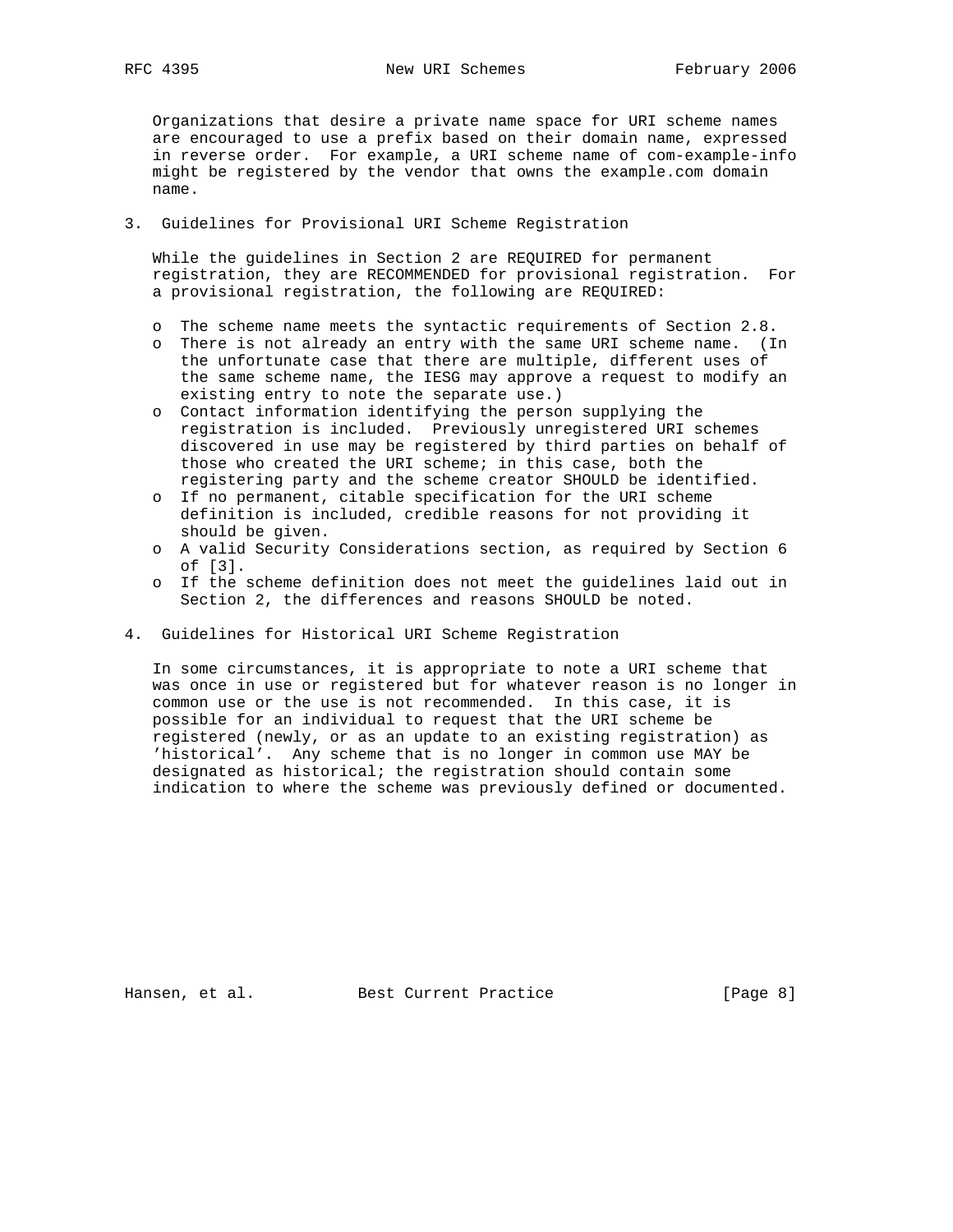- 5. URI Scheme Registration Procedure
- 5.1. General

 The URI registration process is described in the terminology of [3]. The registration process is an optional mailing list review, followed by "Expert Review". The registration request should note the desired status. The Designated Expert will evaluate the request against the criteria of the requested status. In the case of a permanent registration request, the Designated Expert may:

- o Accept the URI scheme name for permanent registration.
- o Suggest provisional registration instead.
- o Request IETF review and IESG approval; in the meanwhile, suggest provisional registration.

 URI scheme definitions contained within other IETF documents (Informational, Experimental, or Standards-Track RFCs) must also undergo Expert Review; in the case of Standards-Track documents, permanent registration status approval is required.

#### 5.2. Registration Procedures

Someone wishing to register a URI scheme SHOULD:

- 1. Check the IANA URI scheme registry to see whether or not there is already an entry for the desired name. If there is already an entry under the name, choose a different URI scheme name.
- 2. Prepare a URI scheme registration template, as specified in Section 5.4. The URI scheme registration template may be contained in an Internet Draft, alone or as part of some other protocol specification. The template may also be submitted in some other form (as part of another document or as a stand-alone document), but the contents will be treated as an "IETF Contribution" under the guidelines of RFC 3978 [4].
- 3. Send a copy of the template or a pointer to the containing document (with specific reference to the section with the template) to the mailing list uri-review@ietf.org, requesting review. In addition, request review on other mailing lists as appropriate. For example, general discussion of URI syntactical issues could be discussed on uri@w3.org; schemes for a network protocol could be discussed on a mailing list for that protocol. Allow a reasonable time for discussion and comments. Four weeks is reasonable for a permanent registration requests.
- 4. Respond to review comments and make revisions to the proposed registration as needed to bring it into line with the guidelines given in this document.

Hansen, et al. Best Current Practice [Page 9]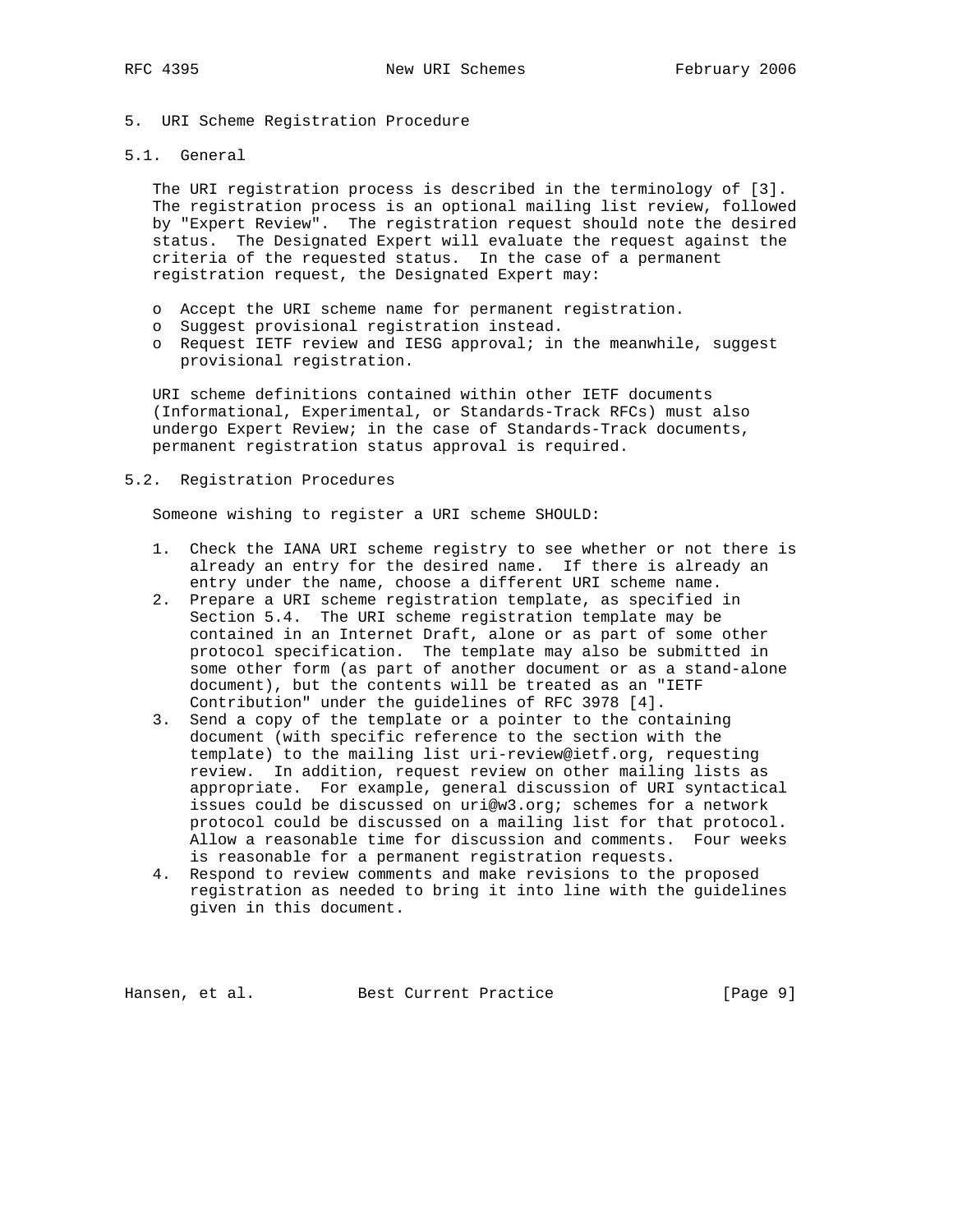5. Submit the (possibly updated) registration template (or pointer to document containing it) to IANA at iana@iana.org, specifying whether 'permanent' or 'provisional' registration is requested.

Upon receipt of a URI scheme registration request,

- 1. IANA checks the submission for completeness; if sections are missing or citations are not correct, IANA rejects the registration request.
- 2. IANA checks the current registry for a entry with the same name; if such a registry exists, IANA rejects the registration request.
- 3. IANA requests Expert Review of the registration request against the corresponding guidelines.
- 4. The Designated Expert may request additional review or discussion, as necessary.
- 5. If Expert Review recommends registration 'provisional' or 'permanent' registration, IANA adds the registration to the appropriate registry.
- 6. Unless Expert Review has explicitly rejected the registration request within two weeks, IANA should automatically add the registration in the 'provisional' registry.

 Either based on an explicit request or independently initiated, the Designated Expert or IESG may request the upgrade of a 'provisional' registration to a 'permanent' one. In such cases, IANA should move the corresponding entry from the provisional registry.

#### 5.3. Change Control

 Registrations may be updated in each registry by the same mechanism as required for an initial registration. In cases where the original definition of the scheme is contained in an IESG-approved document, update of the specification also requires IESG approval.

 Provisional registrations may be updated by the original registrant or anyone designated by the original registrant. In addition, the IESG may reassign responsibility for a provisional registration scheme, or may request specific changes to a scheme registration. This will enable changes to be made to schemes where the original registrant is out of contact, or unwilling or unable to make changes.

 Transition from 'provisional' to 'permanent' status may be requested and approved in the same manner as a new 'permanent' registration. Transition from 'permanent' to 'historical' status requires IESG approval. Transition from 'provisional' to 'historical' may be requested by anyone authorized to update the provisional registration.

Hansen, et al. Best Current Practice [Page 10]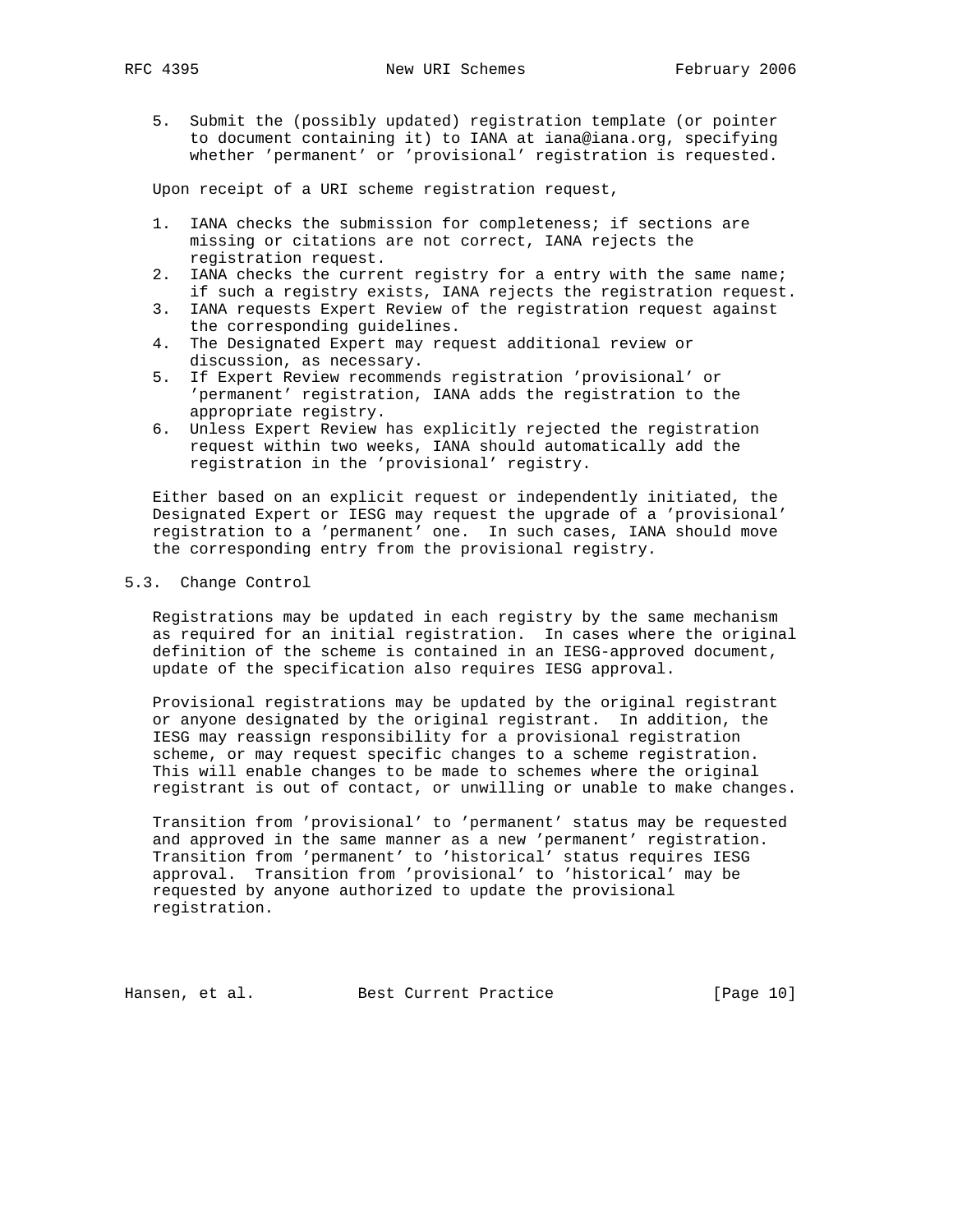# 5.4. URI Scheme Registration Template

 This template describes the fields that must be supplied in a URI scheme registration request: URI scheme name. See Section 2.8 for guidelines. Status. This reflects the status requested, and should be one of 'permanent', 'provisional', or 'historical'. URI scheme syntax. See Section 2.2 for guidelines. URI scheme semantics. See Section 2.3 and Section 2.4 for guidelines. Encoding considerations. See Section 2.3 and Section 2.6 for guidelines. Applications/protocols that use this URI scheme name. Applications and/or protocols that use this URI scheme name; see Section 2.5. Interoperability considerations. If you are aware of any details regarding your scheme that might impact interoperability, please identify them here. For example: proprietary or uncommon encoding method; inability to support multibyte character sets; incompatibility with types or versions of any underlying protocol. Security considerations. See Section 2.7 for guidelines. Contact. Person (including contact information) to contact for further information. Author/Change controller. Person (including contact information) authorized to change this, if a provisional registration. References. Include full citations for all referenced documents. Registration templates for provisional registration may be included in an Internet Draft; when the documents expire or are approved for publication as an RFC, the registration will be updated. 6. IANA Considerations This document replaces the current "URL Scheme" registry with a new

 Uniform Resource Identifier scheme registry, and establishes a new registration template and a new process for registration. The process is based on [3] "Expert Review" with an initial (optional) mailing list review.

Hansen, et al. Best Current Practice [Page 11]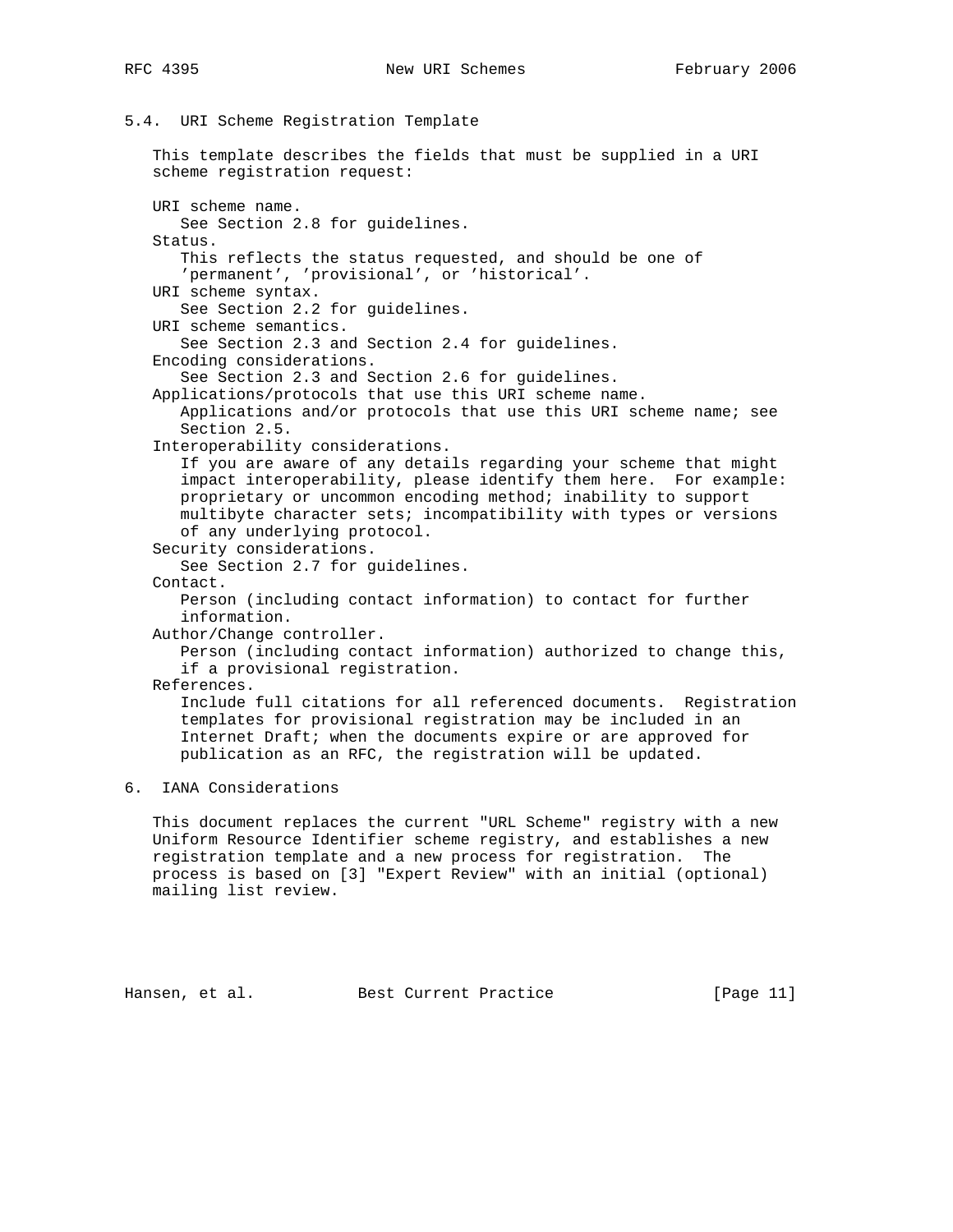The template has an additional field for the status of the URI name scheme, and the procedures for entering new name schemes have been augmented. Section 5 establishes the process for new URI scheme registration.

 To transition to the new registry, all URL name schemes in the existing table should be entered as URI schemes, with 'permanent' status.

7. Security Considerations

 All registered values are expected to contain accurate security consideration sections; 'permanent' registered scheme names are expected to contain complete definitions.

 Information concerning possible security vulnerabilities of a protocol may change over time. Consequently, claims as to the security properties of a registered URI scheme may change as well. As new vulnerabilities are discovered, information about such vulnerabilities may need to be attached to existing documentation, so that users are not misled as to the true security properties of a registered URI scheme.

8. Acknowledgements

 Many thanks to Paul Hoffmann, Ira McDonald, Roy Fielding, Stu Weibel, Tony Hammond, Charles Lindsey, Mark Baker, and other members of the uri@w3.org mailing list for their comments on earlier versions.

 Parts of this document are based on [7], [8] and [10]. Some of the ideas about use of URIs were taken from the "Architecture of the World Wide Web" [11].

Hansen, et al. Best Current Practice [Page 12]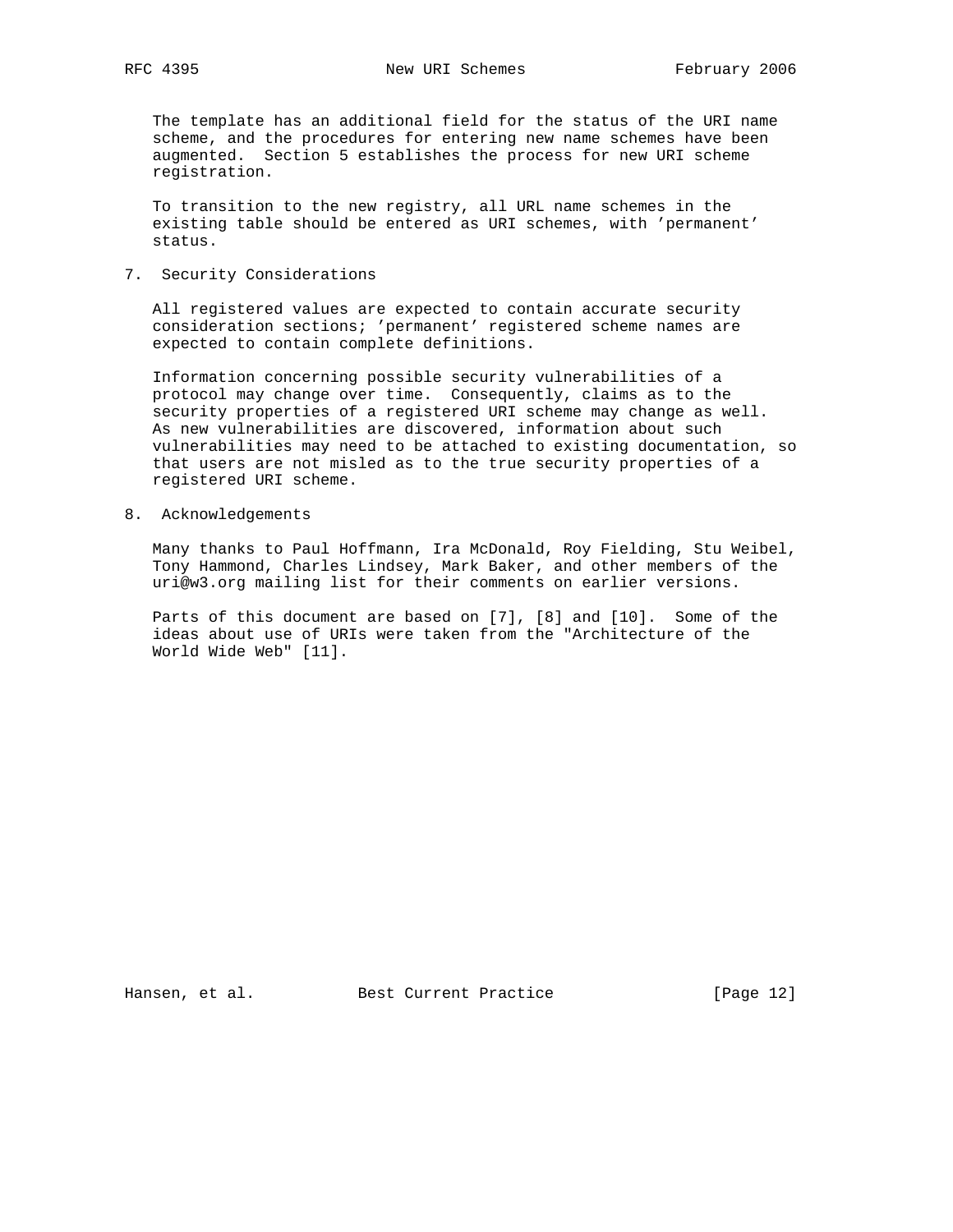## 9. References

- 9.1. Normative References
	- [1] Bradner, S., "Key words for use in RFCs to Indicate Requirement Levels", BCP 14, RFC 2119, March 1997.
	- [2] Moats, R., "URN Syntax", RFC 2141, May 1997.
	- [3] Narten, T. and H. Alvestrand, "Guidelines for Writing an IANA Considerations Section in RFCs", BCP 26, RFC 2434, October 1998.
	- [4] Bradner, S., "IETF Rights in Contributions", BCP 78, RFC 3978, March 2005.
	- [5] Berners-Lee, T., Fielding, R., and L. Masinter, "Uniform Resource Identifier (URI): Generic Syntax", STD 66, RFC 3986, January 2005.
	- [6] Duerst, M. and M. Suignard, "Internationalized Resource Identifiers (IRIs)", RFC 3987, January 2005.
- 9.2. Informative References
	- [7] Petke, R. and I. King, "Registration Procedures for URL Scheme Names", BCP 35, RFC 2717, November 1999.
	- [8] Masinter, L., Alvestrand, H., Zigmond, D., and R. Petke, "Guidelines for new URL Schemes", RFC 2718, November 1999.
	- [9] Daigle, L., van Gulik, D., Iannella, R., and P. Faltstrom, "Uniform Resource Names (URN) Namespace Definition Mechanisms", BCP 66, RFC 3406, October 2002.
	- [10] Klyne, G., Nottingham, M., and J. Mogul, "Registration Procedures for Message Header Fields", BCP 90, RFC 3864, September 2004.
	- [11] W3C Technical Architecture Group, "Architecture of the World Wide Web, Volume One", December 2004, <http://www.w3.org/TR/webarch/>.

Hansen, et al. Best Current Practice [Page 13]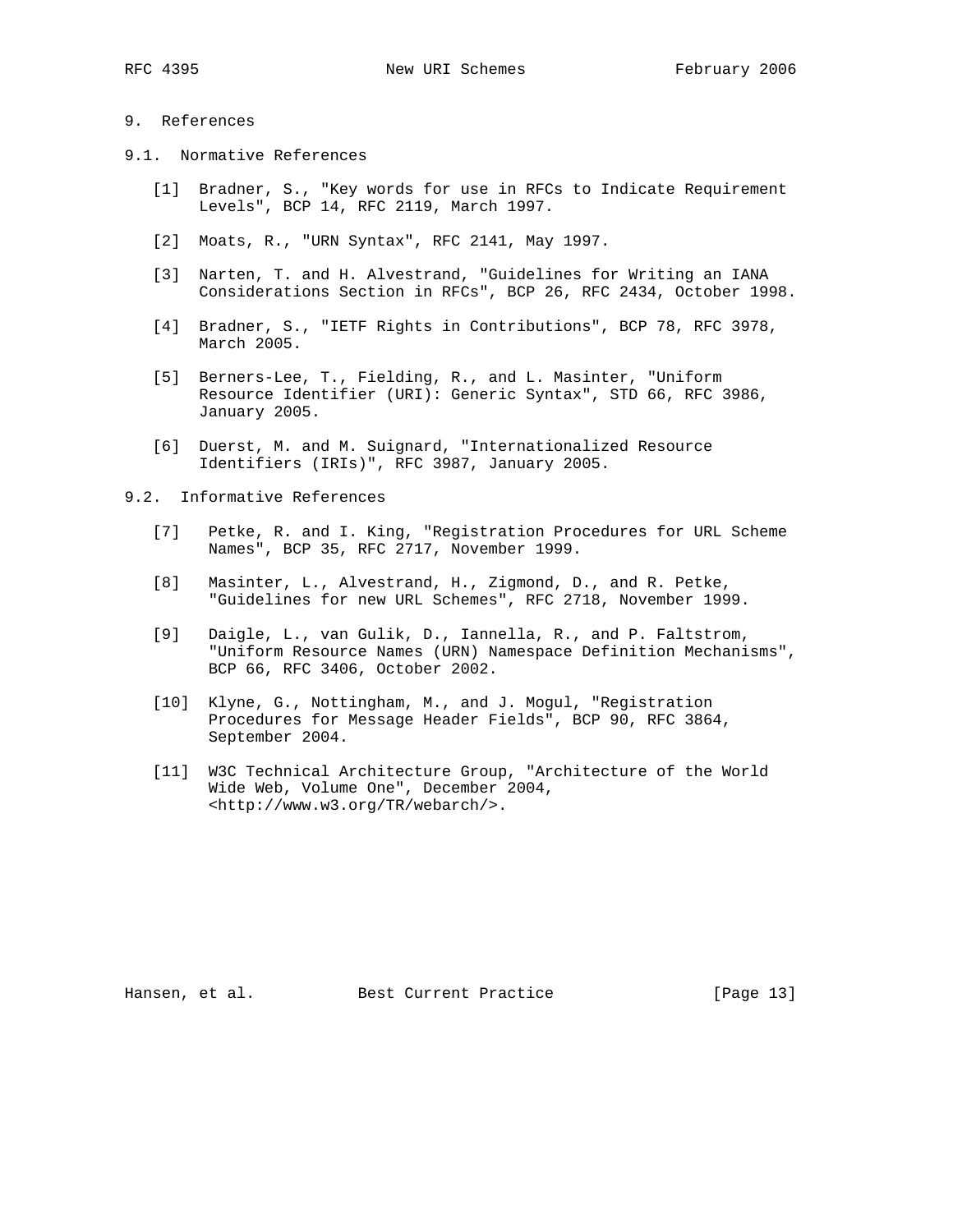Authors' Addresses Tony Hansen AT&T Laboratories 200 Laurel Ave. Middletown, NJ 07748 USA EMail: tony+urireg@maillennium.att.com Ted Hardie Qualcomm, Inc. 675 Campbell Technology Parkway Campbell, CA USA EMail: hardie@qualcomm.com Larry Masinter Adobe Systems 345 Park Ave San Jose, CA 95110 US Phone: +1 408 536 3024 EMail: LMM@acm.org URI: http://larry.masinter.net

Hansen, et al. Best Current Practice [Page 14]